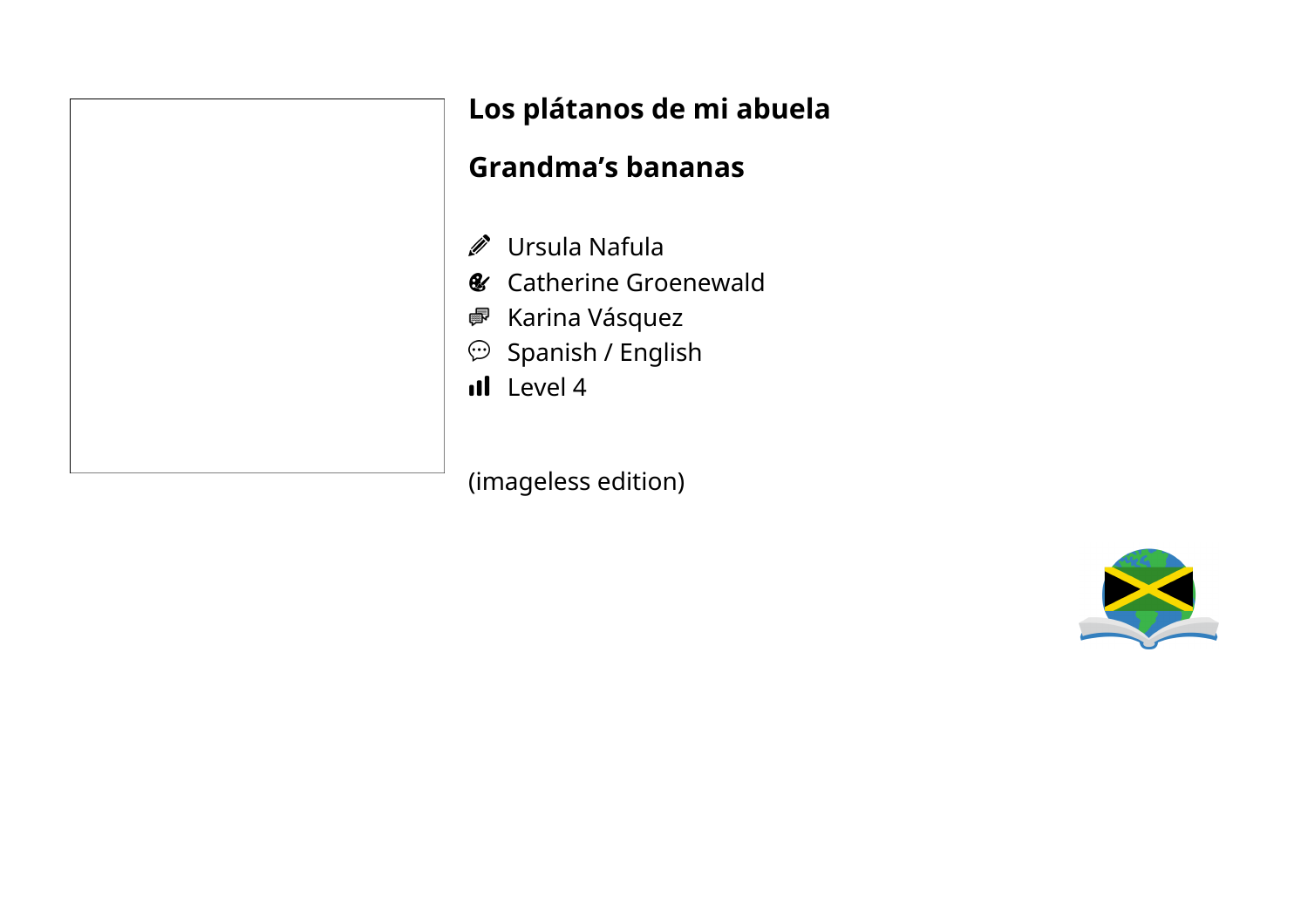El huerto de mi abuela era maravilloso y tenía mucho sorgo, mijo y yuca. Pero lo mejor de todo eran los plátanos. Aunque mi abuela tenía muchos nietos, yo, en secreto, sabía que era su favorita. Me invitaba a su casa muy a menudo. También me contaba muchos secretos. Pero había un secreto que nunca me contó: el lugar donde ella hacía madurar los plátanos.

• • •

Grandma's garden was wonderful, full of sorghum, millet, and cassava. But best of all were the bananas. Although Grandma had many grandchildren, I secretly knew that I was her favourite. She invited me often to her house. She also told me little secrets. But there was one secret she did not share with me: where she ripened bananas.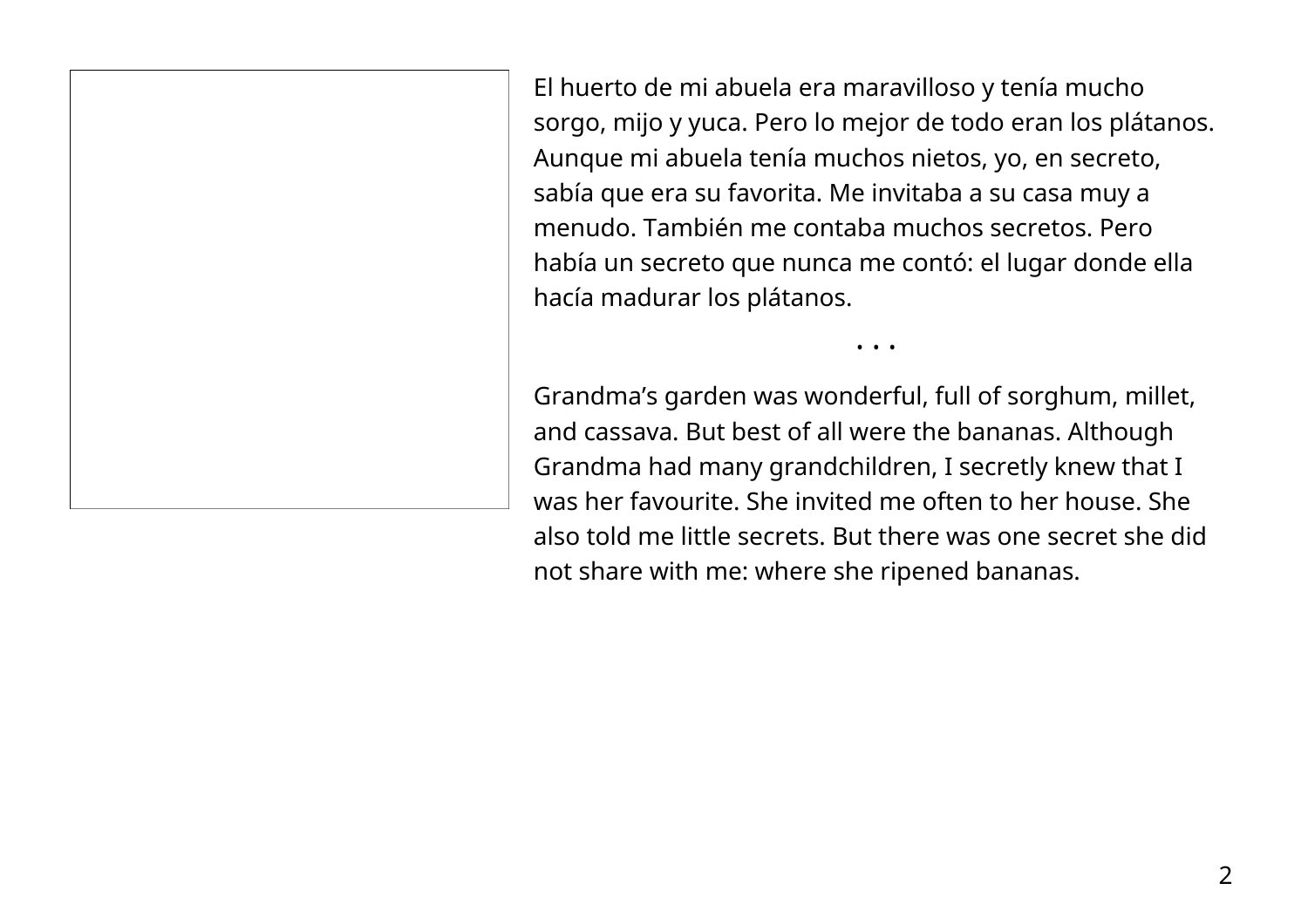Un día vi un gran canasto de paja que estaba al sol, afuera de la casa de mi abuela. Cuando le pregunté para qué era, sólo me respondió: "Es mi canasto mágico". Al lado del canasto, habían varias hojas de plátano que mi abuela volteaba de vez en cuando. Yo sentí curiosidad. "¿Para qué son las hojas, abuela?" le pregunté. Ella sólo me respondió: "Son mis hojas mágicas".

• • •

One day I saw a big straw basket placed in the sun outside Grandma's house. When I asked what it was for, the only answer I got was, "It's my magic basket." Next to the basket, there were several banana leaves that Grandma turned from time to time. I was curious. "What are the leaves for, Grandma?" I asked. The only answer I got was, "They are my magic leaves."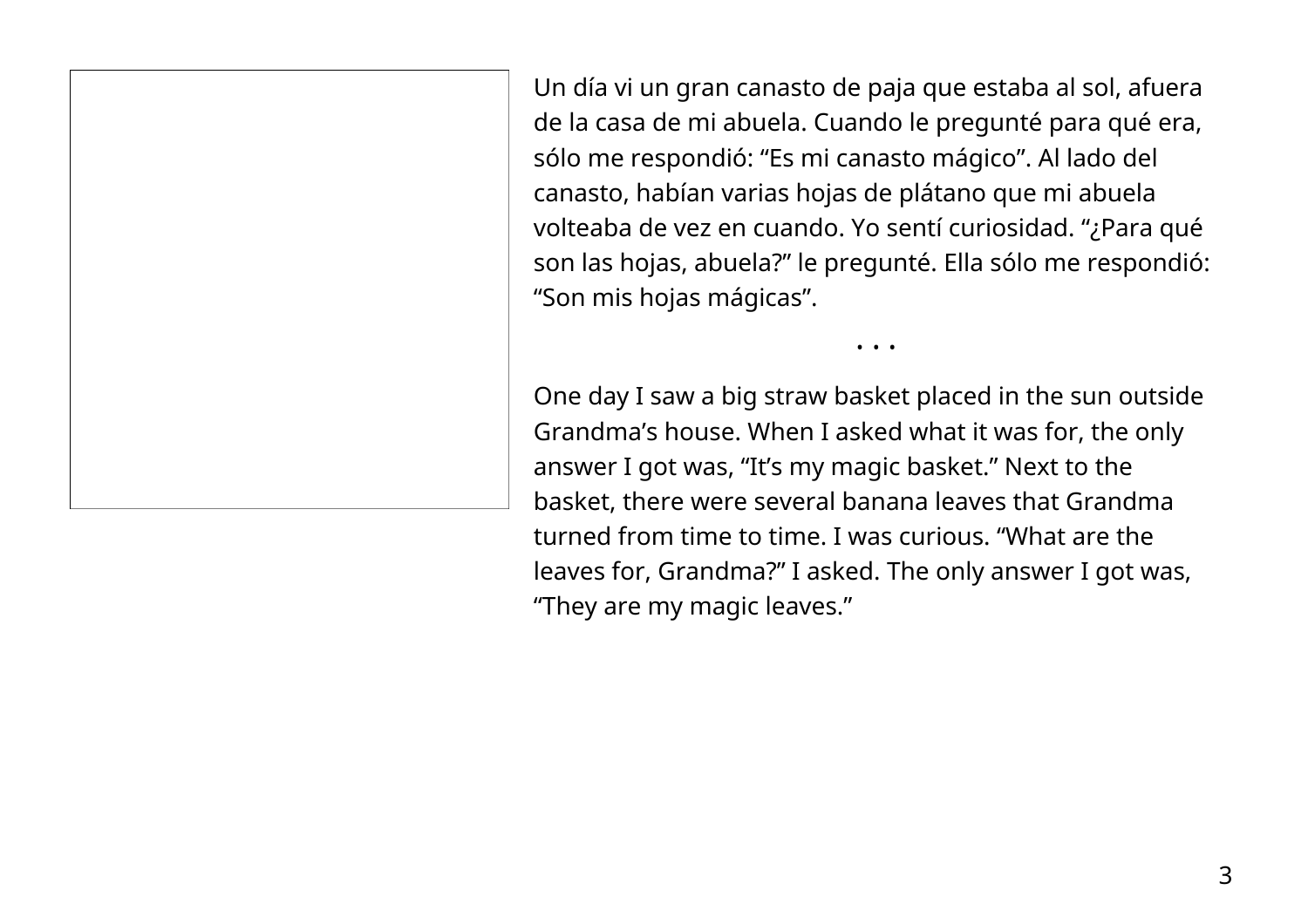Me pareció muy interesante observar a mi abuela, los plátanos, las hojas de plátano y al gran canasto de paja. Pero mi abuela me ordenó que fuera donde mi madre a hacer un mandado. "Abuela, por favor, déjame mirar cómo preparas…" "No seas testaruda, niña, haz lo que te digo," insistió. Me fui corriendo.

It was so interesting watching Grandma, the bananas, the banana leaves and the big straw basket. But Grandma sent me off to my mother on an errand. "Grandma, please, let me watch as you prepare…" "Don't be stubborn, child, do as you are told," she insisted. I took off running.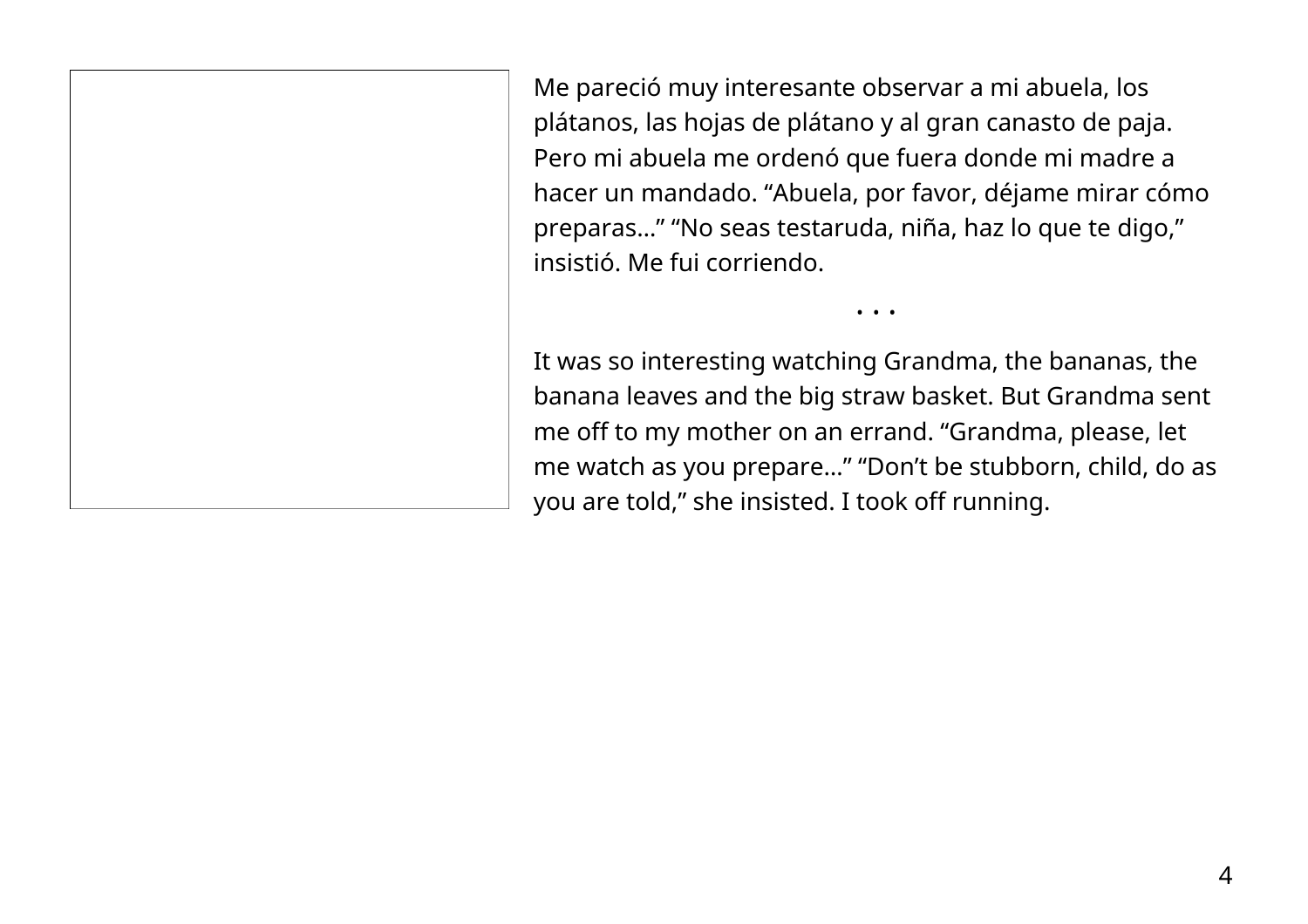Cuando regresé, mi abuela estaba sentada afuera pero no tenía el canasto ni los plátanos. "Abuela, ¿dónde está el canasto, dónde están todos los plátanos, y dónde…?" pero solamente me respondió, "Están en mi lugar mágico." ¡Fue muy decepcionante!

When I returned, Grandma was sitting outside but with neither the basket nor the bananas. "Grandma, where is the basket, where are all the bananas, and where…" But the only answer I got was, "They are in my magic place." It was so disappointing!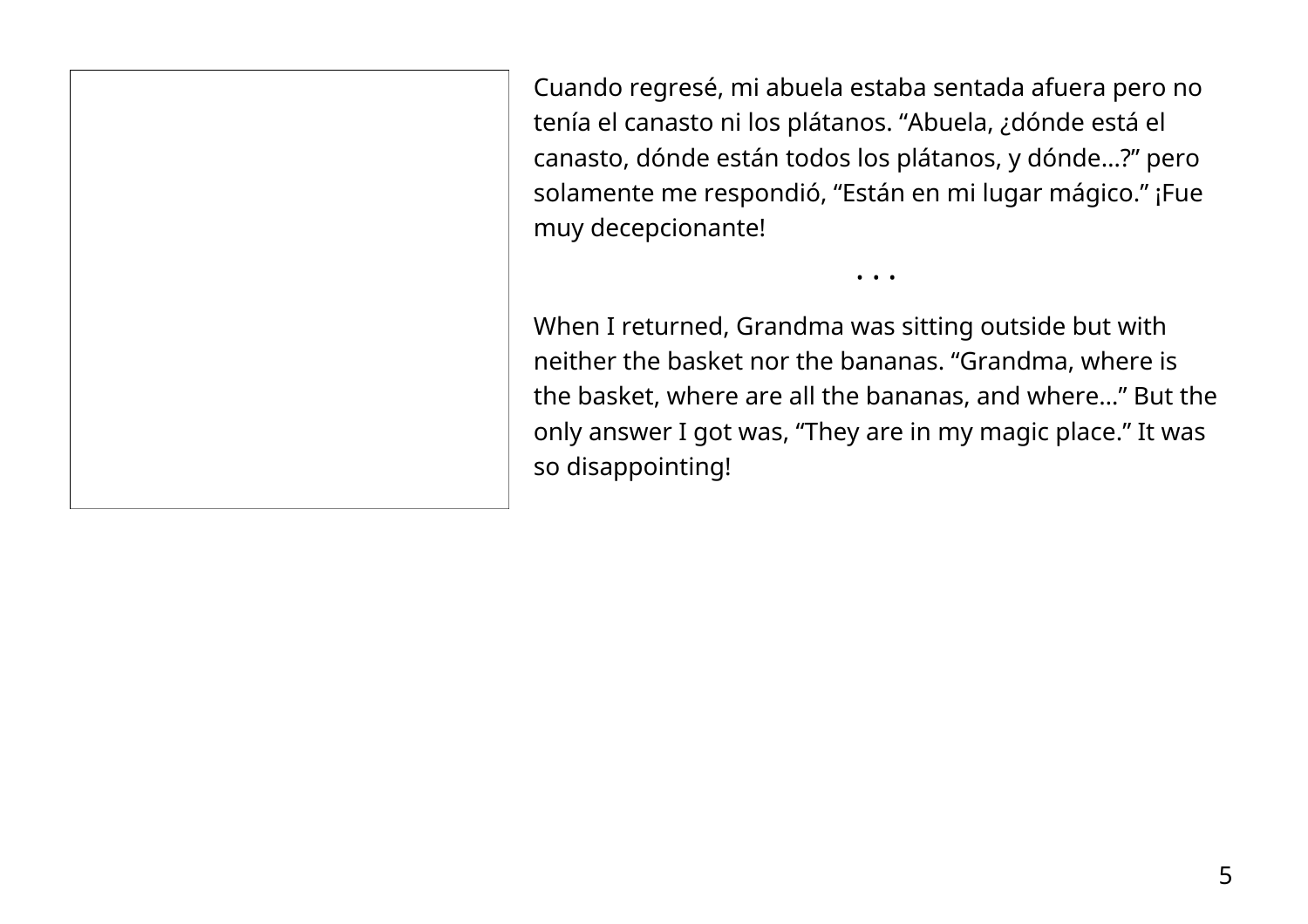Dos días más tarde, mi abuela me envió a su habitación a buscar su bastón. Apenas abrí la puerta, sentí el fuerte aroma de los plátanos madurando. Dentro de la habitación estaba el gran canasto mágico de paja de mi abuela. Estaba bien escondido bajo una vieja manta. La levanté y olí ese glorioso aroma.

• • •

Two days later, Grandma sent me to fetch her walking stick from her bedroom. As soon as I opened the door, I was welcomed by the strong smell of ripening bananas. In the inner room was grandma's big magic straw basket. It was well hidden by an old blanket. I lifted it and sniffed that glorious smell.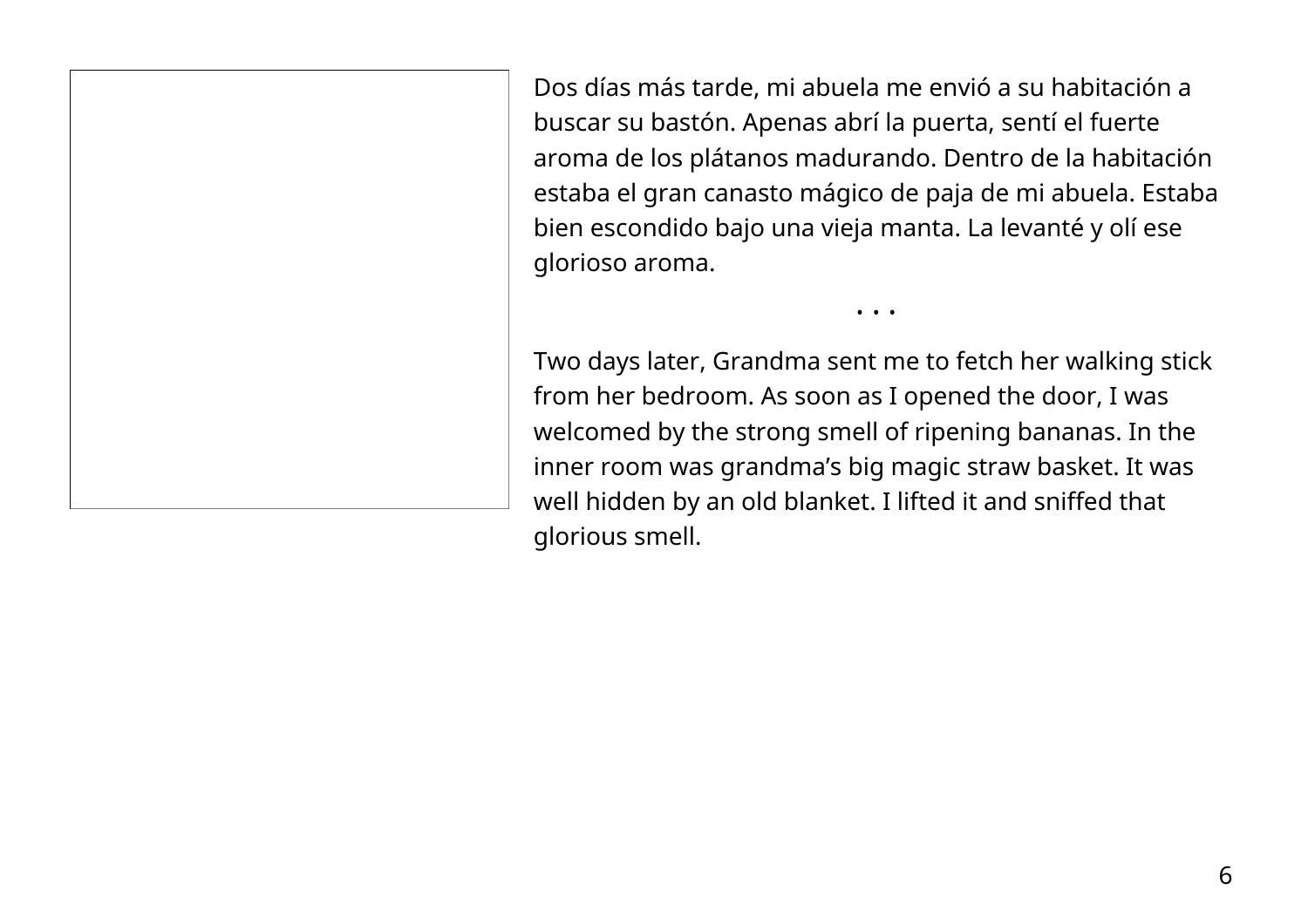Me asusté cuando escuché que mi abuela me llamaba, "¿Qué estás haciendo? Apúrate y tráeme mi bastón." Me apresuré en llevarle su bastón. "¿Por qué sonríes?" me preguntó mi abuela. Su pregunta me hizo darme cuenta de que yo todavía estaba sonriendo por haber descubierto su lugar mágico.

• • •

Grandma's voice startled me when she called, "What are you doing? Hurry up and bring me the stick." I hurried out with her walking stick. "What are you smiling about?" Grandma asked. Her question made me realise that I was still smiling at the discovery of her magic place.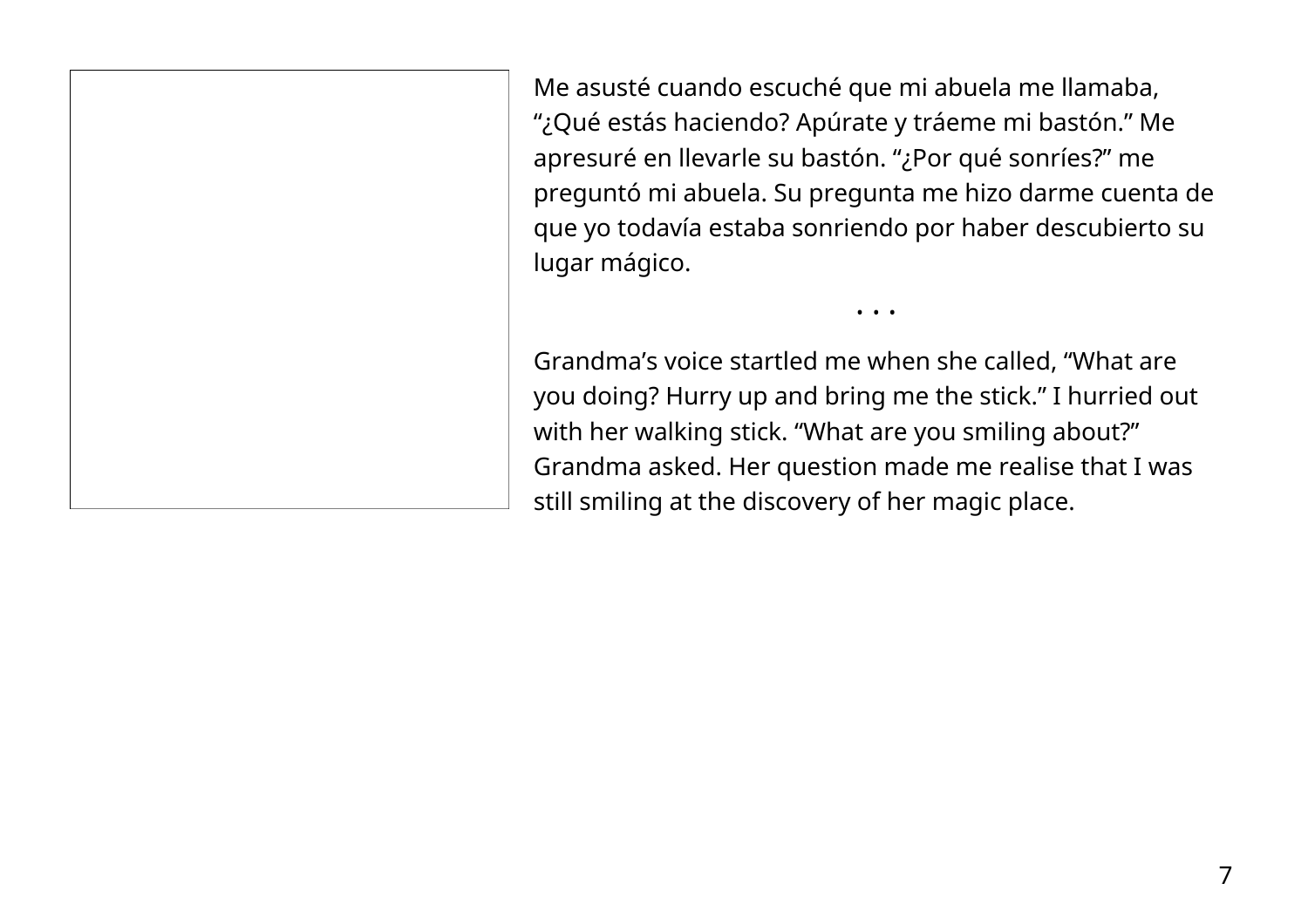Al día siguiente, mi abuela vino a visitar a mi madre. En ese momento, corrí a su casa a revisar los plátanos otra vez. Había un montón de plátanos muy maduros. Cogí uno y lo escondí en mi vestido. Después de volver a cubrir el canasto, fui detrás de la casa y me lo comí rápidamente. Era el plátano más dulce que me había comido en toda mi vida.

The following day when grandma came to visit my mother, I rushed to her house to check the bananas once more. There was a bunch of very ripe ones. I picked one and hid it in my dress. After covering the basket again, I went behind the house and quickly ate it. It was the sweetest banana I had ever tasted.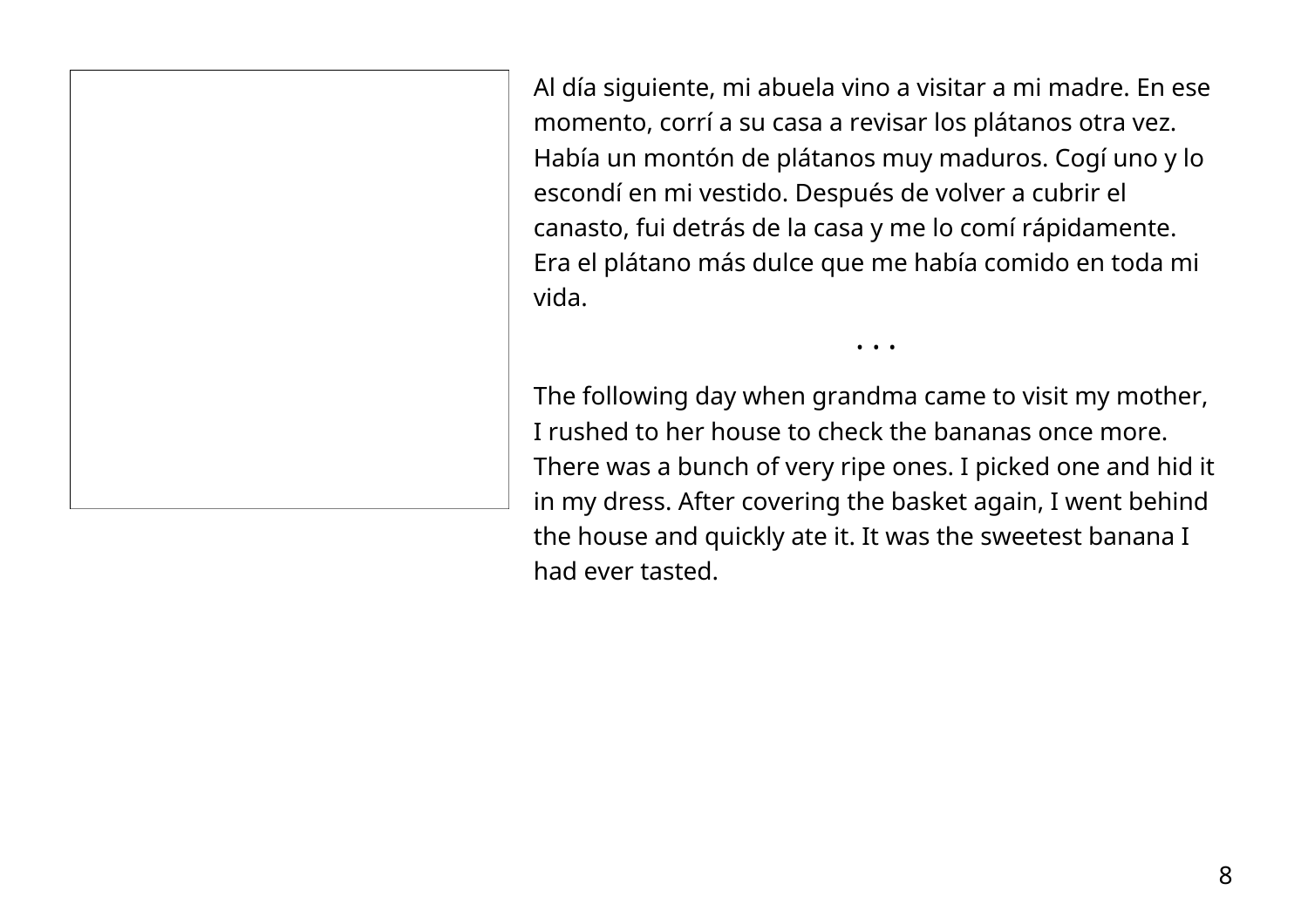Al día siguiente, cuando mi abuela estaba en su huerta recolectando vegetales, entré a su casa hurtadillas y revisé los plátanos. Casi todos estaban maduros. No pude evitar coger cuatro. Mientras caminaba de puntitas hacia la salida, escuché a mi abuela toser afuera. Logré esconder los plátanos bajo mi vestido y pasé caminando al lado de ella.

• • •

The following day, when grandma was in the garden picking vegetables, I sneaked in and peered at the bananas. Nearly all were ripe. I couldn't help taking a bunch of four. As I tiptoed towards the door, I heard grandma coughing outside. I just managed to hide the bananas under my dress and walked past her.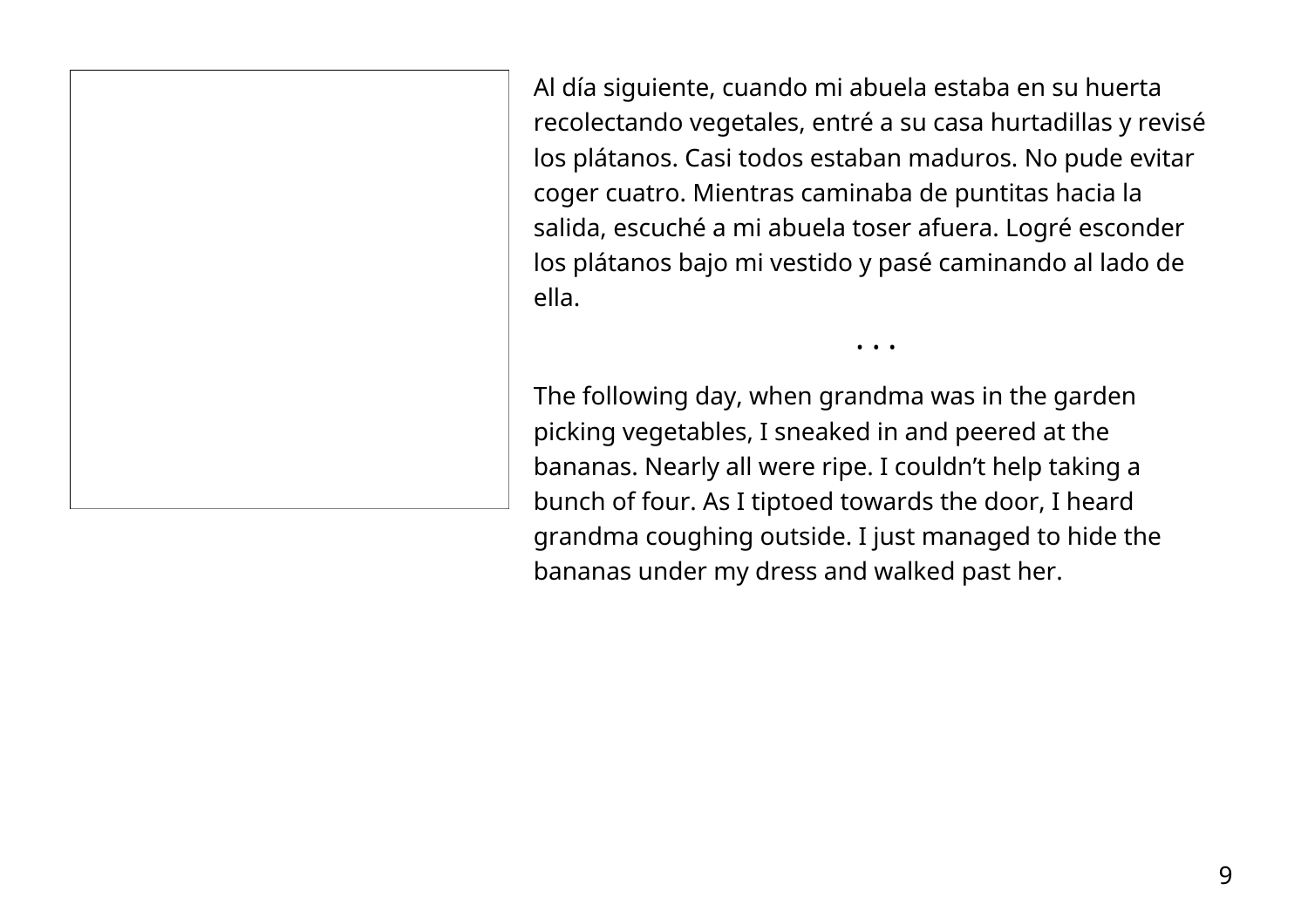El día siguiente era día de mercado. Mi abuela se despertó temprano. Ella siempre tomaba los plátanos maduros y la yuca para venderlos en el mercado. Ese día no me apresuré en ir a visitarla. Pero no pude evitarla por mucho tiempo.

The following day was market day. Grandma woke up early. She always took ripe bananas and cassava to sell at the market. I did not hurry to visit her that day. But I could not avoid her for long.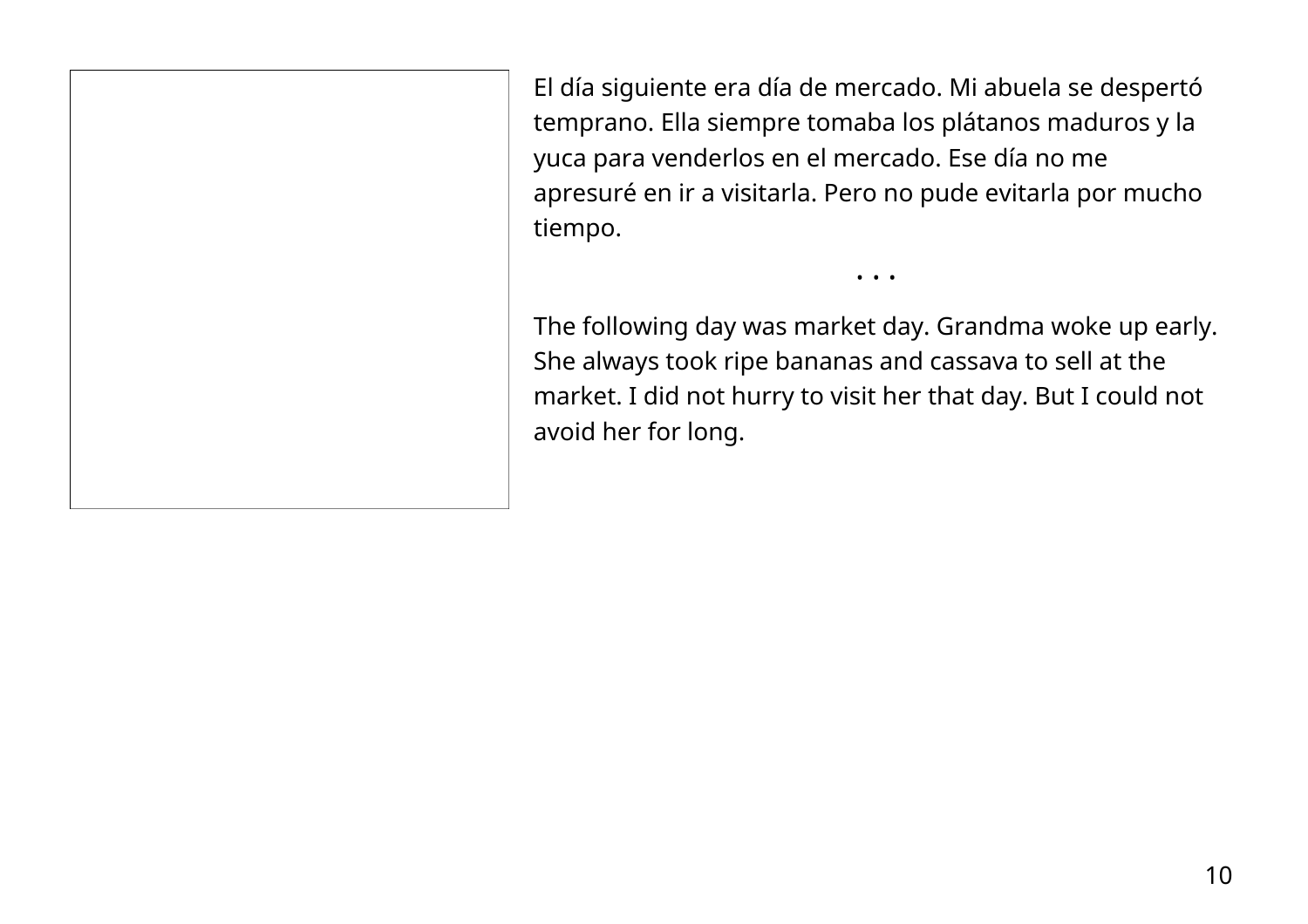Más tarde esa noche, me llamaron mi madre, padre y abuela. Yo sabía por qué. Me fui a dormir habiendo aprendido que no podía volver a robar nunca más, ni a mi abuela, ni a mis padres, ni a nadie más.

• • •

Later that evening I was called by my mother and father, and Grandma. I knew why. That night as I lay down to sleep, I knew I could never steal again, not from grandma, not from my parents, and certainly not from anyone else.